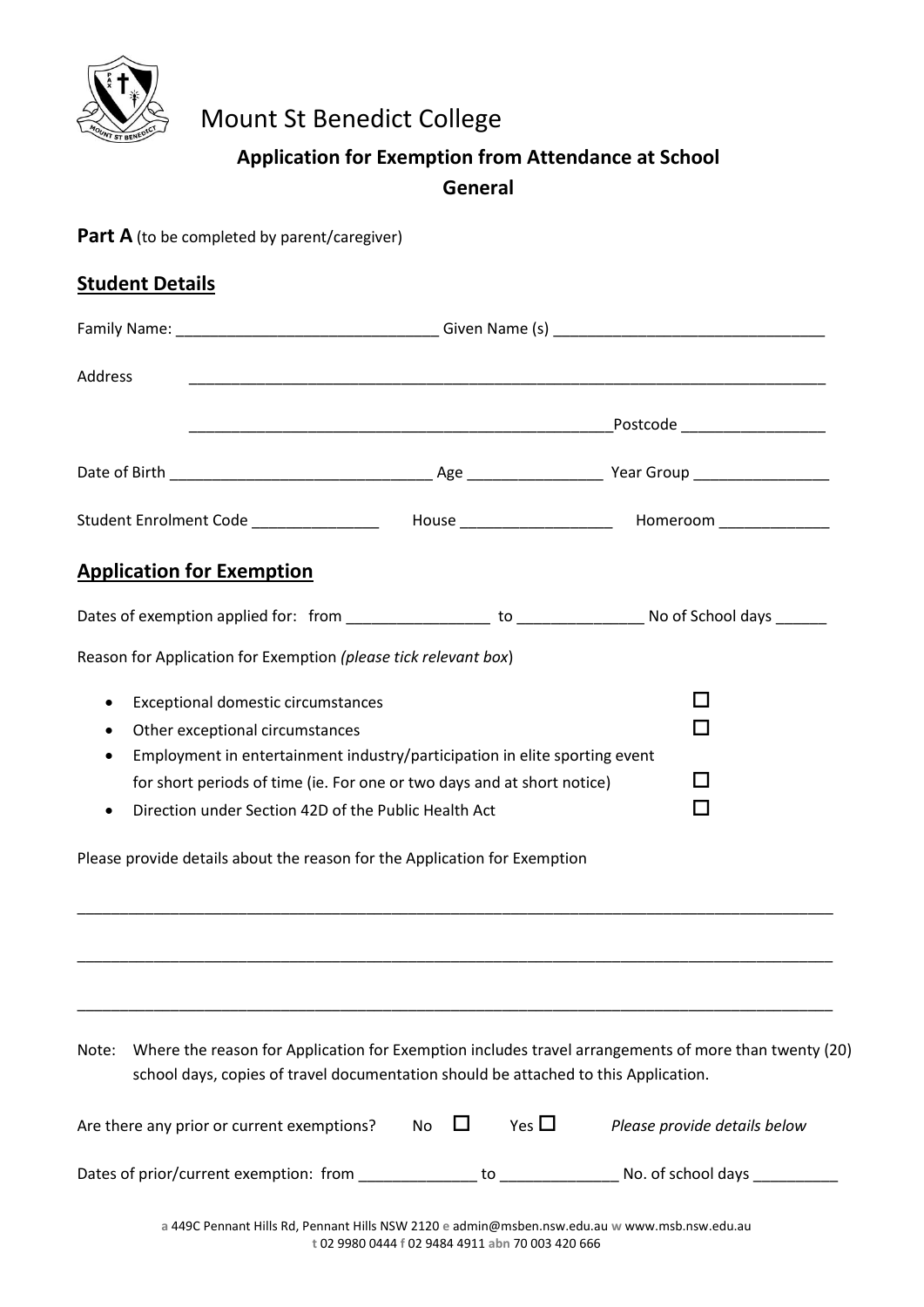## **Parent / Caregiver Details**

| Family Name: |                         |
|--------------|-------------------------|
| Address      |                         |
|              | Postcode                |
| Contact No   | Relationship to student |

### **Declaration / Signature**

As the parent/caregiver of the above mentioned student, I hereby apply for a Certificate of Exemption from Attendance at School, under the *Education Act 1990*

I understand that, if the exemption is granted

- I am responsible for the supervision of the student during the Period of Exemption;
- the exemption is limited to the period indicated;
- the exemption is subject to the conditions listed on the Certificate of Exemption;
- the exemption may be cancelled at any time.

I declare that the information provided in this Application for a Certificate of Exemption is, to the best of my knowledge and belief, accurate and complete. I recognise that, should statements in this Application later prove to be false or misleading, any decision made as a result of this Application may be reversed.

I further recognise that a failure to comply with any condition set out in the exemption may result in the exemption being revoked.

Signature \_\_\_\_\_\_\_\_\_\_\_\_\_\_\_\_\_\_\_\_\_\_\_\_\_\_\_\_\_\_\_\_\_\_\_\_\_\_\_ Date \_\_\_\_\_\_\_\_\_\_\_\_\_\_\_\_\_\_\_\_\_\_\_\_\_\_\_

#### *Once you have completed and signed Part A please return this form to the school principal.*

#### **Privacy Statement**

The information provided will be used to process the student's Application for an Exemption from the requirement to enrol at and/or attend school. It will only be disclosed for the following purposes

- General student administration relating to the education and welfare of the student;
- Communication with students and parents;
- To ensure the health, safety and welfare of students, staff and visitors to the school;
- State and national reporting purposes;
- For any other purpose required by law.

The information will be stored securely.

You may access or correct any personal information by contacting the school.

If you have any concerns or complaints about the way your personal information has been collected, used or disclosed, please contact the school.